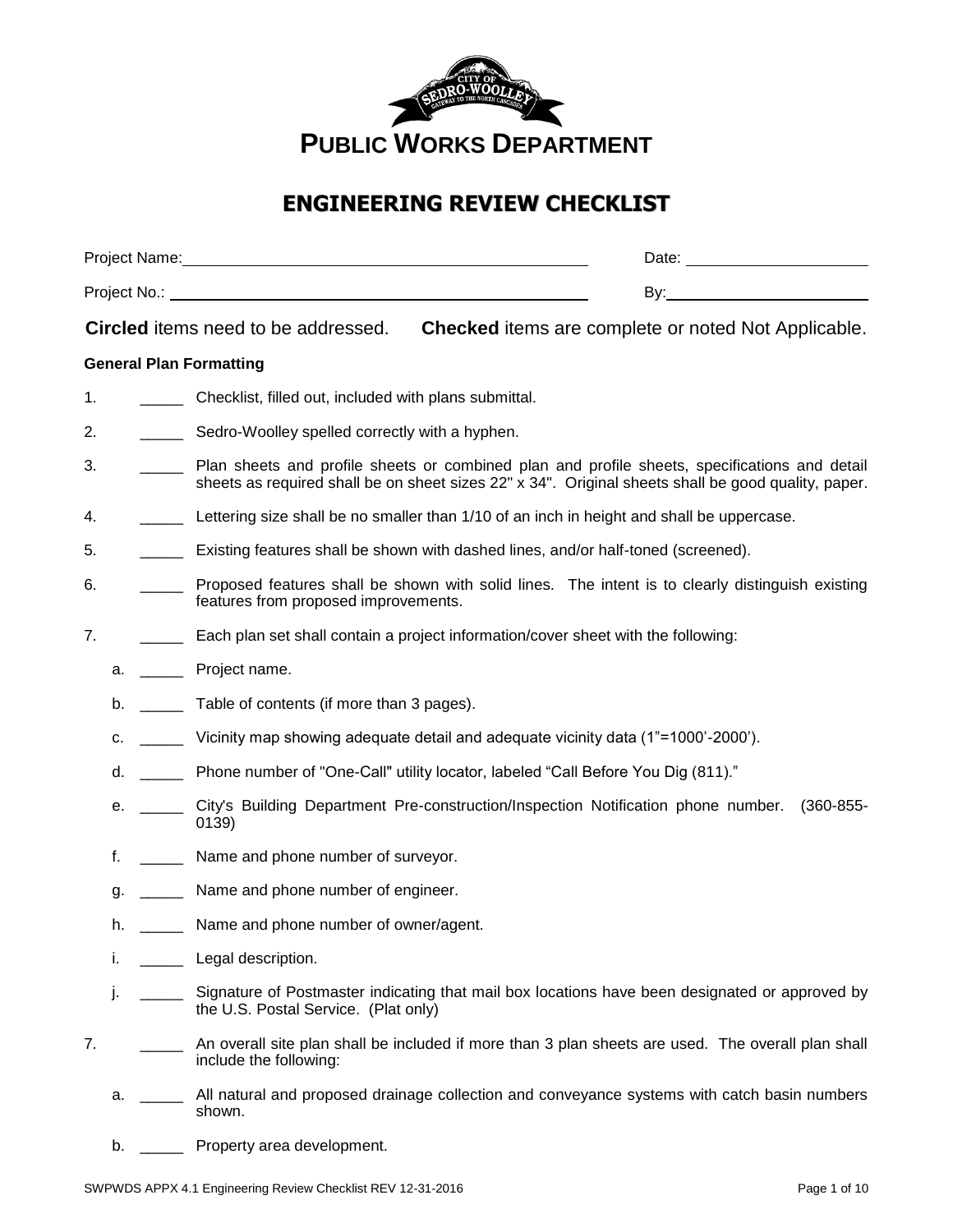- c. Right of way layout.
- d. \_\_\_\_\_ Street names, widths, and road classification (principal, secondary, collector arterial, minor collector, or local access).
- e. \_\_\_\_\_ All of the above shall be indexed to the detail plan sheet.
- 8. **Each sheet of the plan set shall be stamped, signed and dated by a professional civil engineer** licensed in the State of Washington. At least one sheet showing all boundary survey information must be provided that has been stamped by a professional land surveyor licensed in the State of Washington (Plat).
- 9. \_\_\_\_\_ A title block shall be provided on each plan sheet. The title block shall list at a minimum the development title, the name, address and phone number of the firm or individual preparing the plan, a revision block, page (of pages) numbering and sheet title (e.g. road and drainage, grading, erosion/sedimentation control).
- 10. **Location and label of each section or detail shall be provided.**
- 11. \_\_\_\_\_\_\_ Indicate units of measurement for all slope call outs as either % or ft./ft. Do not mix units of measurement on a plan set.
- 12. \_\_\_\_\_ All match lines with matched sheet number (stationing) shall be provided.
- 13. \_\_\_\_\_\_ All division or phase lines shall be indicated with the proposed limits of construction under the permit being applied for.
- 14. \_\_\_\_\_ Wetland shall be labeled with the number from the wetland inventory, or shall be labeled as "uninventoried" if such.
- 15. \_\_\_\_\_ The City's Standard Notes that apply to the project shall be provided on the plans.
- 16. \_\_\_\_\_ City's standard approval block located in lower right corner of all drawings. Permit number shown on top of approval block.
- 17. \_\_\_\_\_\_\_\_\_\_ Cut & fill quantities of site earthwork.
- 18. Legend
- 19. **\_\_\_\_\_** Engineering Fees paid.

# **Plan View: Site Plan and Roadway Elements**

- 1. \_\_\_\_\_ Show property lines, right of way lines and widths for proposed road and intersecting roads.
- 2. \_\_\_\_\_\_\_\_ Show all existing and proposed roadway features such as centerline, edge of pavement and shoulder, ditch lines, curbs and/or sidewalks. In addition, points of access to abutting properties and roadway continuations shall be shown.
- 3. \_\_\_\_\_ Show all roadway classifications, existing and proposed.
- 4. **\_\_\_\_\_** Driveway separation.
- 5. \_\_\_\_\_\_\_\_ Driveway width.
- 6. \_\_\_\_\_ Roadside obstacles located per WSDOT Roadside Safety Manual and Utilities Manual.
- 7. \_\_\_\_\_ Existing and proposed topography contours shall be shown at 2 foot (2') intervals for slopes < 20% and 5 foot (5') intervals for slopes > 20%. Contours shall extend 100 feet beyond property lines to resolve questions of setback, cut and fill slopes, drainage swales, ditches and access or drainage to adjacent property.
- 8. \_\_\_\_\_\_\_\_\_ 5' setback from property line(s) to proposed fill.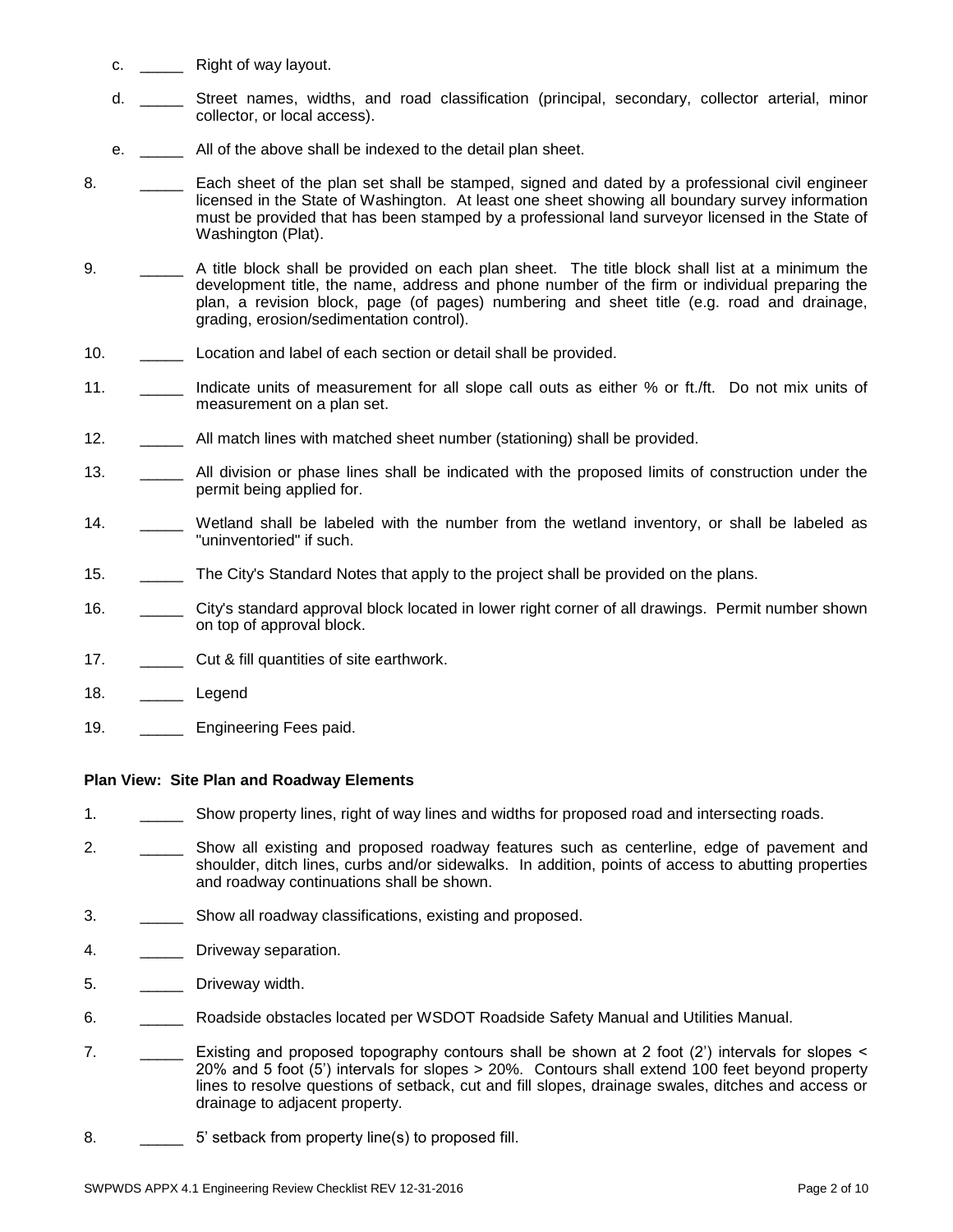- 9. **10' setback from property line(s) to proposed cut.**
- 10. \_\_\_\_\_ The location of all existing utilities and proposed utilities (gas, water, sewer, power, etc.) (except those designed by the utility and are not available) shall be shown. All utility poles and related guy wire/anchors shall be clearly identified.
- 11. All roads and adjoining subdivisions shall be identified.
- 12. \_\_\_\_\_ Right-of-way for all proposed roadways shall be shown with sufficient dimensioning to clearly show exact locations on all sections of existing/proposed dedicated public roadways.
- 13. \_\_\_\_\_ For subdivision projects, drawing scales shall be 1"=20'. For commercial or multi-family projects, scale shall be 1"=20'. Details may be drawn at a larger common engineering scale.
- 14. \_\_\_\_\_ North shall be oriented to the top or right side of the sheet unless approved by Public Works.
- 15. Stationing shown in plan view shall read from left to right or bottom to top. The same station shall not be used more than once on a project.
- 16. \_\_\_\_\_ Street lighting provided on Rights-of-way, except neighborhood access and/or cul-de-sacs.

#### **Plan View: Drainage Conveyance**

- 1. \_\_\_\_\_ All storm drainage structures shall be sequentially numbered starting from the furthest downstream structure. If tying into an existing CB or Manhole, label it as "Existing" or "EX" followed by either "CB" or SDMH" and the City's alphanumeric name (if applicable).
- 2. \_\_\_\_\_ Existing storm drainage structures should be represented with hollow symbols and existing pipes represented with dashes or appropriate ACAD linetype (SD) and labeled as existing.
- 3. \_\_\_\_\_ Proposed storm drainage structures should be represented with solid symbols and proposed pipes represented with solid lines or appropriate ACAD linetypes (SD).
- 4. \_\_\_\_\_ Existing storm drainage facilities to be removed shall be clearly labeled as "existing to be removed".
- 5. \_\_\_\_\_ Existing storm drainage facilities to be abandoned shall be clearly labeled "abandon in place".
- 6. \_\_\_\_\_ Slope, length, inverts, diameter and material for all pipes, culverts and stub outs shall be shown. Material may be noted in the plan notes.
- 7. \_\_\_\_\_ Label all catch basins as to size and type or indicate in the plan notes.
- 8. \_\_\_\_\_\_\_\_ Show downspout and/or footing drain stub out locations to all lots intending to connect to the storm drainage system. All stub outs shall be located to allow gravity flow from the lowest corner of the lot to the connecting catch basin. Provide invert and rim elevation of all clean outs.
- 9. \_\_\_\_\_\_\_\_\_ Show project benchmark description, location and elevation on each sheet where elevations are called out. Provide a note that says "VERTICAL DATUM: NAVD 1988".
- 10. \_\_\_\_\_\_\_\_\_ Show all stub out locations for any future pipe connections.
- 11. \_\_\_\_\_ All drainage easements, tracts, access easements, buffers and building setback lines shall be clearly shown on the plans. Show dimensions, type of restriction and use.
- 12. \_\_\_\_\_ Using arrows, indicate drainage direction of hydraulic conveyance systems.
- 13. \_\_\_\_\_ Maximum vertical distance from the rim to i.e. for a Type 1 CB is 5.0'.
- 14. \_\_\_\_\_ Maximum vertical distance from the rim to i.e. for a Type 1L CB is 6.0'.
- 15. \_\_\_\_\_ Maximum vertical distance from the rim to i.e. for a Type 2 CB is 25.0'.
- 16. \_\_\_\_\_ Drainage structures having a depth in excess of 20' shall comply with WAC 296-24-81009.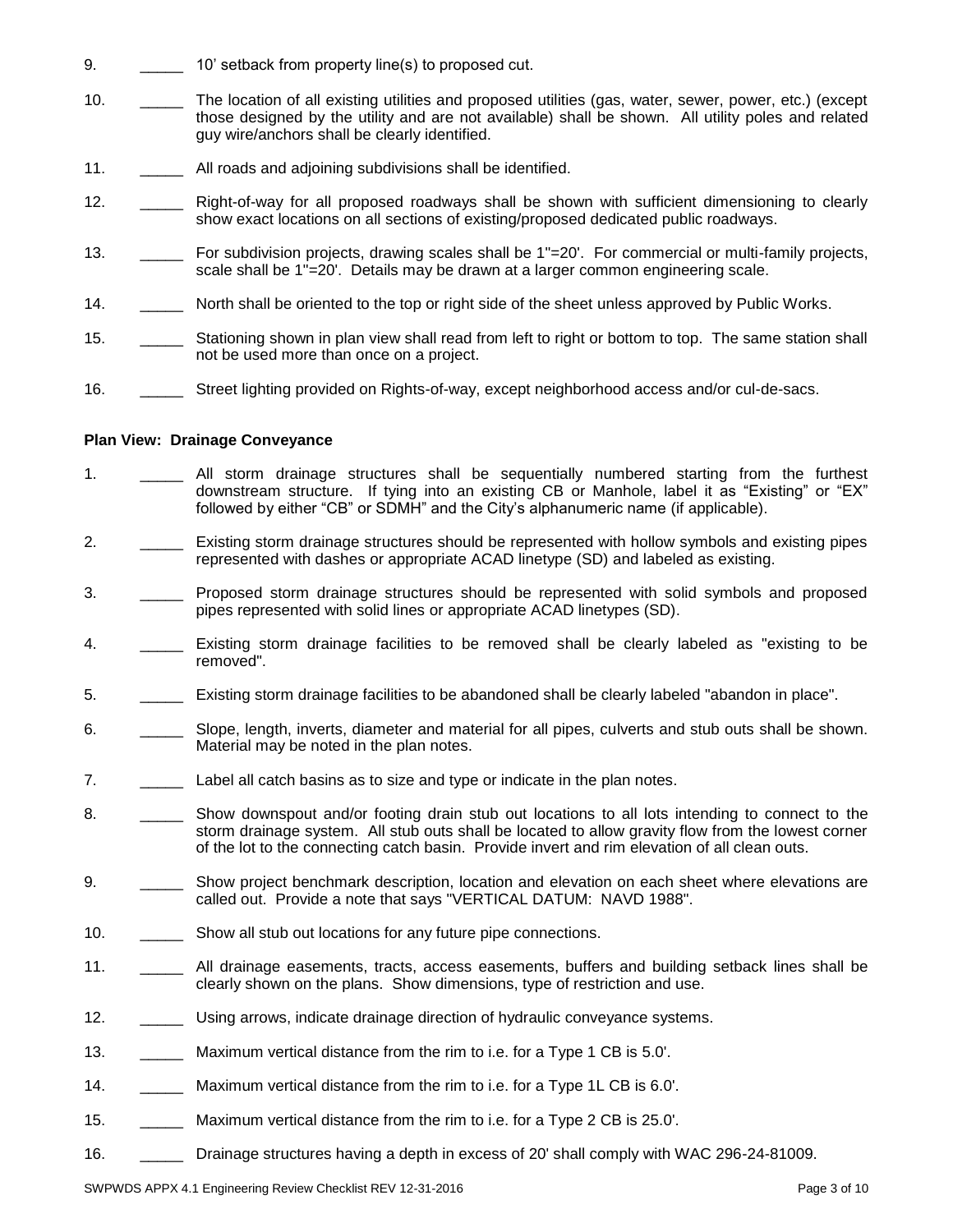- 17. **Crowns matched.**
- 18. \_\_\_\_\_ Utility crossing clearance information shown clearly with invert of top utility and crown of bottom utility.
- 19. Maximum of 50 lf from daylight end of pipe to structure.
- 20. **Example 20.** Rip rap pads sized per Table (DOE Stormwater Management Manual).
- 21. \_\_\_\_\_ Rip rap pads underlain by sand and gravel filter or filter fabric.
- 22. \_\_\_\_\_ Trees and structures can not encroach within easements over pipe systems.
- 23. \_\_\_\_\_\_\_\_\_ PVC adapter required at CB/MH's.
- 24. PVC pipe used on private systems only.
- 25. \_\_\_\_\_ Cover over PVC pipe 3' min. & 30' max.
- 26. \_\_\_\_\_ Vaned grates used on flow lines grades > 6% and on State Highways.
- 27. **Pipe/building separation.**
- 28. \_\_\_\_\_ CB located 10-20' upstream of a reverse slope driveway.
- 29. \_\_\_\_\_\_\_\_ Oil/Water separator has solid locking lids.
- 30. \_\_\_\_\_ Calculations shown in SSP
- 31. \_\_\_\_\_ Backwater calculations for entire collection system shown in SSP. No overtopping of 25-year storm, and 100-year storm conveyed safely.

# **Plan View: Signage and Striping Plan**

- 1. \_\_\_\_\_\_\_\_\_ All proposed signage shown.
- 2. \_\_\_\_\_ All proposed striping shown, including long lines, intersection markings, fire lane marking, etc.
- 3. \_\_\_\_\_ Fire lanes marked as "Fire Lane, No Parking, Tow-Away Zone"
- 4. \_\_\_\_\_ Begin Tapers, End Tapers, Begin Stripe, End Stripe, etc. shown with marking description, station, and offset.
- 5. \_\_\_\_\_ All striping in 3M Stamark or MMA. Thermoplastic allowed only with prior approval.
- 6. \_\_\_\_\_\_ Truncated Domes Detectible Warning Pattern Shown at Every ADA curb ramp.

# **Plan View: Other**

- 1. \_\_\_\_\_ Show the location, identification and dimensions of all buildings, property lines, streets, alleys and easements.
- 2. \_\_\_\_\_\_\_\_\_ Show locations of structures on abutting properties within 50 feet of the proposed project site.
- 3. \_\_\_\_\_ Show the location of all proposed drainage facility fencing, together with a typical section view of each.
- 4. \_\_\_\_\_\_ Provide section details of all retaining walls and rockeries including sections through critical portions of the rockeries or retaining walls. Show routing of drain lines behind walls.
- 5. \_\_\_\_\_\_\_\_\_\_\_ Show all existing and proposed buildings with projections and overhangs.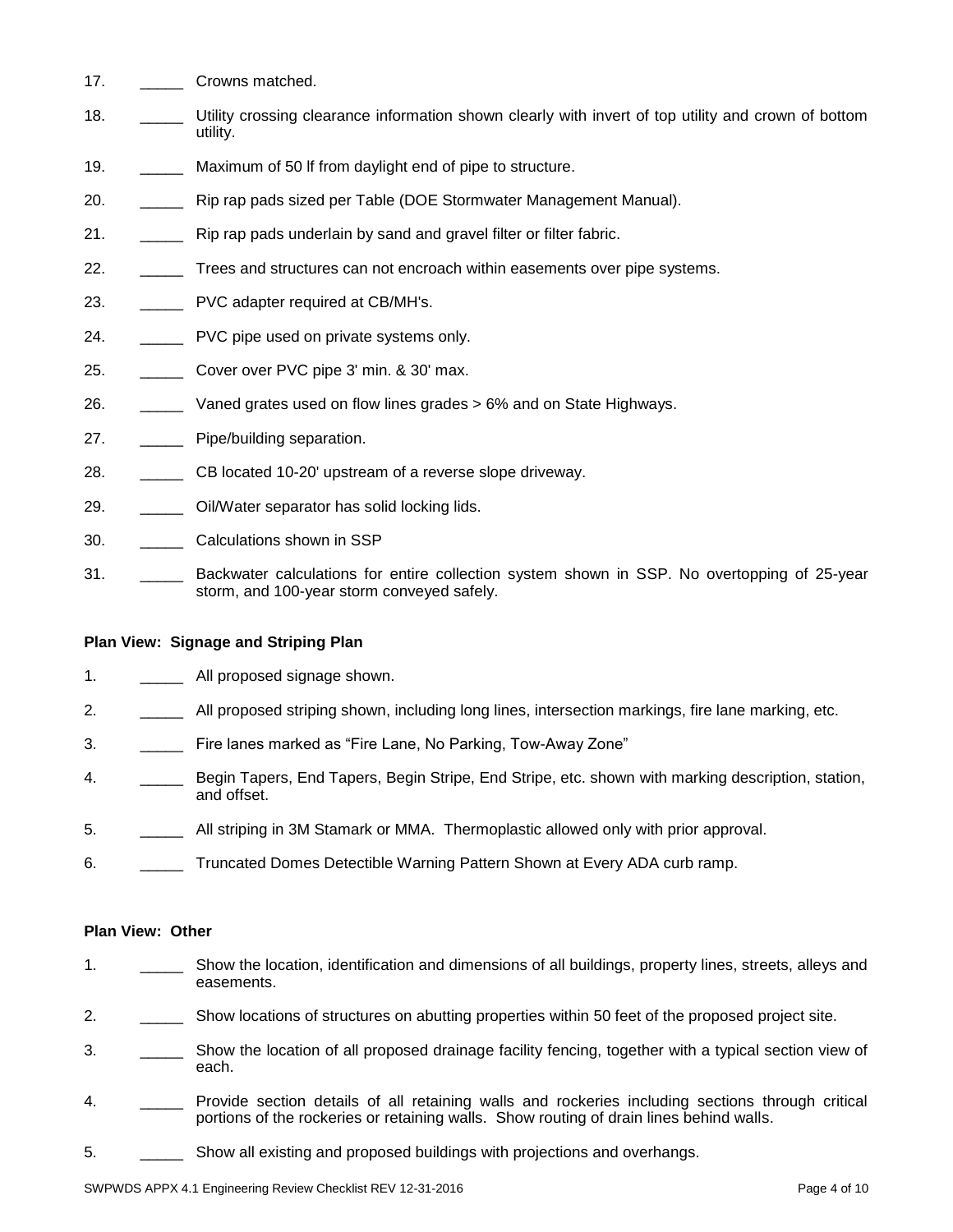- 6. \_\_\_\_\_ Check for water and sewer connections/road cuts.
- 7. \_\_\_\_\_ Note that backfill over pipes and utilities in Right-of-way is as specified in the City Standard Details.
- 8. **Certificate of Sewer Availability.**
- 9. **Certificate of Water Availability.**
- 10. **Location of all wells and wellhead protection zone setback.**
- 11. \_\_\_\_\_\_\_\_\_\_\_ Location of all septic tanks and drainfields.
- 12.  $\Box$  Sufficient spot elevations around top and bottom of walls, curb returns at  $\Delta/4$ , ADA ramps, etc.
- 13. **\_\_\_\_\_\_** Building Setback lines (BSBL) or Building footprint.
- 14. \_\_\_\_\_ Finish Floor (F.F.) and Garage Floor (G.F.) elevation(s) or building pad elevation(s).
- 15. \_\_\_\_\_\_\_\_\_ Sedro-Woolley spelled correctly with a hyphen.
- 16. \_\_\_\_\_ Other information deemed necessary by the Planning Director, Planning Commission, City Council, Director of Public Works, or City Engineer. (LIST)

# **Plan: WSDOT Channelization (Per WSDOT Plans Preparation Manual)**

- 1. Plan drawn at scale of 1"=50'.
- 2. \_\_\_\_\_ Show entire roadway width and min 300' of existing highway section beyond the match points.
- 3. **\_\_\_\_\_** Show Section, Township and Range.
- 4. \_\_\_\_\_ Show north arrow.
- 5. \_\_\_\_\_\_\_\_\_\_\_ Show street and highway names and/or designations.
- 6. \_\_\_\_\_\_\_\_\_\_ Show property lines and WSDOT Right of way lines.
- 7. \_\_\_\_\_ Show curve data and control points: PC, PI and PT.
- 8. \_\_\_\_\_\_\_\_\_\_\_ Show stations of intersecting roadway and road approaches.
- 9. \_\_\_\_\_\_\_\_ Show roadway centerline: bearing and 100' stations. (See WSDOT Right of way plan for reference stations).
- 10. \_\_\_\_\_ Show construction centerline: bearing and 100' stations (if applicable).
- 11. \_\_\_\_\_\_\_\_\_\_\_ Show beginning and ending station of roadway widening.
- 12. \_\_\_\_\_\_ Show all pavement markings, arrows, etc.: begin/end stations of tapers and striping on highway and intersecting roadway.
- 13. Show widths of lanes on all roads.
- 14. \_\_\_\_\_\_\_\_\_ Show corner radii for intersecting roads.
- 15. \_\_\_\_\_ Show intersection left turn radii: typical R=50'.
- 16. \_\_\_\_\_\_\_\_\_\_ Show distance from centerline to face of curb. Show dimensions of curb, gutter and sidewalks.

# **Profiles: Sewer, Roadway, and Drainage**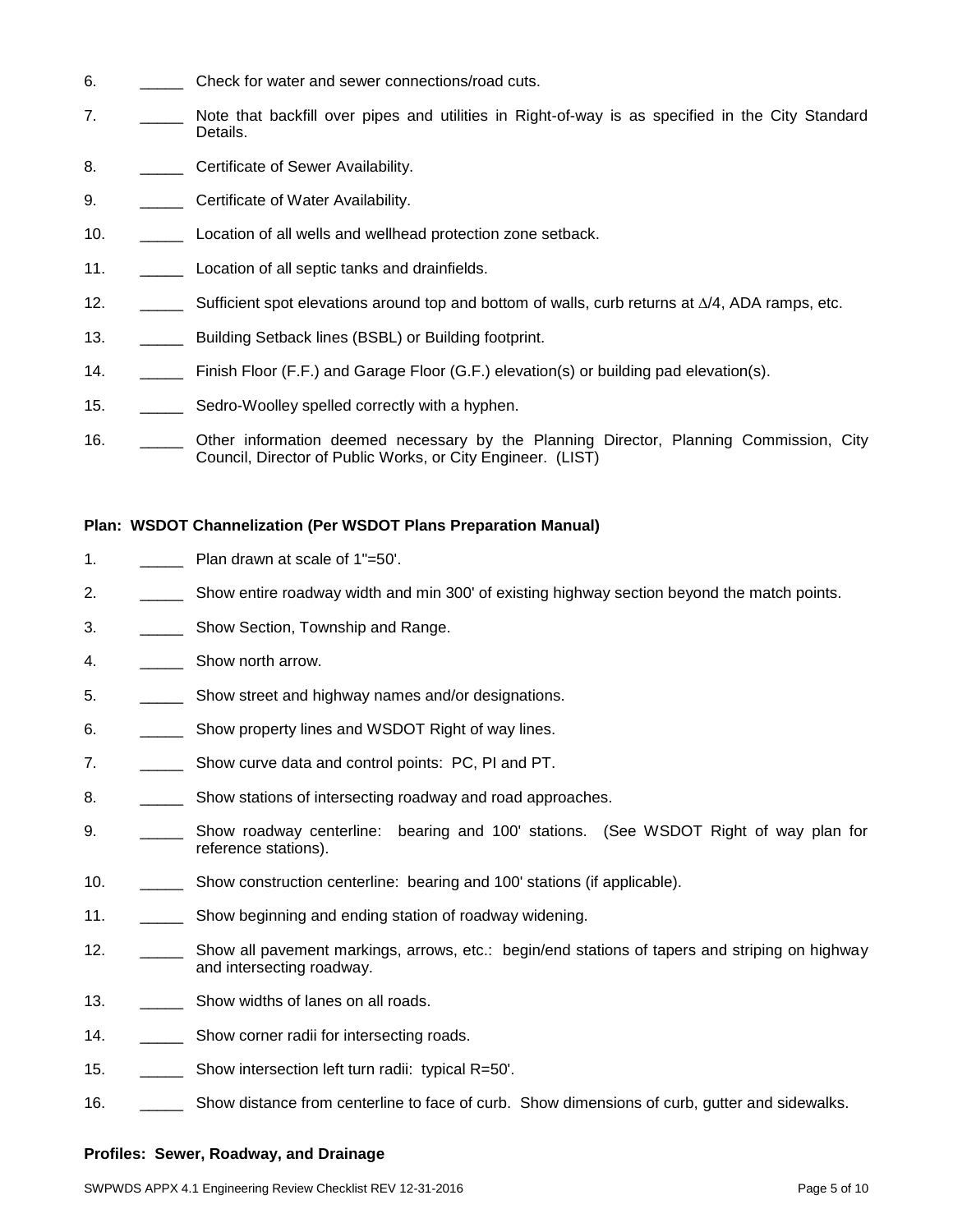- 1. \_\_\_\_\_ Provide existing centerline ground profile at 50 foot stations and at significant ground breaks and topographic features, with average accuracy to within 0.1 foot on unpaved surface and 0.02 feet on paved surfaces.
- 2. \_\_\_\_\_ For roadways, provide final road and storm drain profile with the stationing the same as the horizontal plan, reading from left to right, to show stationing of points of curve, tangent and intersection of vertical curves, with elevations shown to the hundredth of a foot.
- 3. \_\_\_\_\_ On a grid of labeled lines, provide a continuous plot of vertical positioning against horizontal. The grid shall be aligned with and relate to the centerline of the right of way where applicable.
- 4. \_\_\_\_\_ Show finish road grade and vertical curve data; road data to be measured at centerline. Include stopping sight distance.
- 5. \_\_\_\_\_ Show all roadway drainage, including detention tanks, that are within the right-of-way or easement.
- 6. \_\_\_\_\_ Slope, length, size and type (or in plan notes or on a detail sheet) for all pipes and detention tanks shall be shown on the profile.
- 7. \_\_\_\_\_ Indicate the inverts of all pipes and culverts and the elevations of catch basin grates or lids. If the plan and profile elements are on separate sheets, then the elevations of catch basin grates or manhole lids and pipe inverts shall appear on both the plan view and profile view.
- 8. For pipes that are proposed to be 2.0 feet or less below finished grade, dimension the minimum cover requirements. Pipes with less than 30" cover must be Class 50 ductile iron pipe or better.
- 9. \_\_\_\_\_\_\_ Indicate roadway stationing and offset for all catch basins and manholes.
- 10. **Indicate vertical and horizontal scale.**
- 11. \_\_\_\_\_ Clearly label all profiles with respective street names and plan sheet reference numbers if drawn on separate sheets.
- 12. \_\_\_\_\_ Locate match points with existing pavements and show elevations.
- 13. **Label all match line locations.**
- 14. \_\_\_\_\_ Provide profiles for all 8- inch and larger pipes and for channels (including roadside ditches which do not follow the centerline profile).
- 15. \_\_\_\_\_ Show the location of all known existing and proposed gas, water and sanitary sewers appurtenances and piping.
- 16. \_\_\_\_\_ Vertical scale shall be such that there is sufficient space in the profile view for showing utilities and labels. Clarifying details may be done at a larger engineering scale.
- 17. \_\_\_\_\_ Extend profile a minimum of 200 feet into existing paving when extending an existing centerline.
- 18. \_\_\_\_\_ Place the road vertical alignment data above the profile and storm drainage data below the proposed profile centerline.
- 19. \_\_\_\_\_ All pipes shall increase in size downstream only, unless written modification obtained from Director of Public Works / City Engineer.
- 20. \_\_\_\_\_ Manholes shall have 0.1 foot drop between inverts for Azimuth angles less than 75 degrees, and 0.2 foot drop between inverts for Azimuth angles of 75 degrees or greater.

#### **Parking Areas and Driveways**

1. \_\_\_\_\_ Locate all parking & circulation areas as far away as possible from any steep slope, well head, stream, regulated lake or regulated wetland.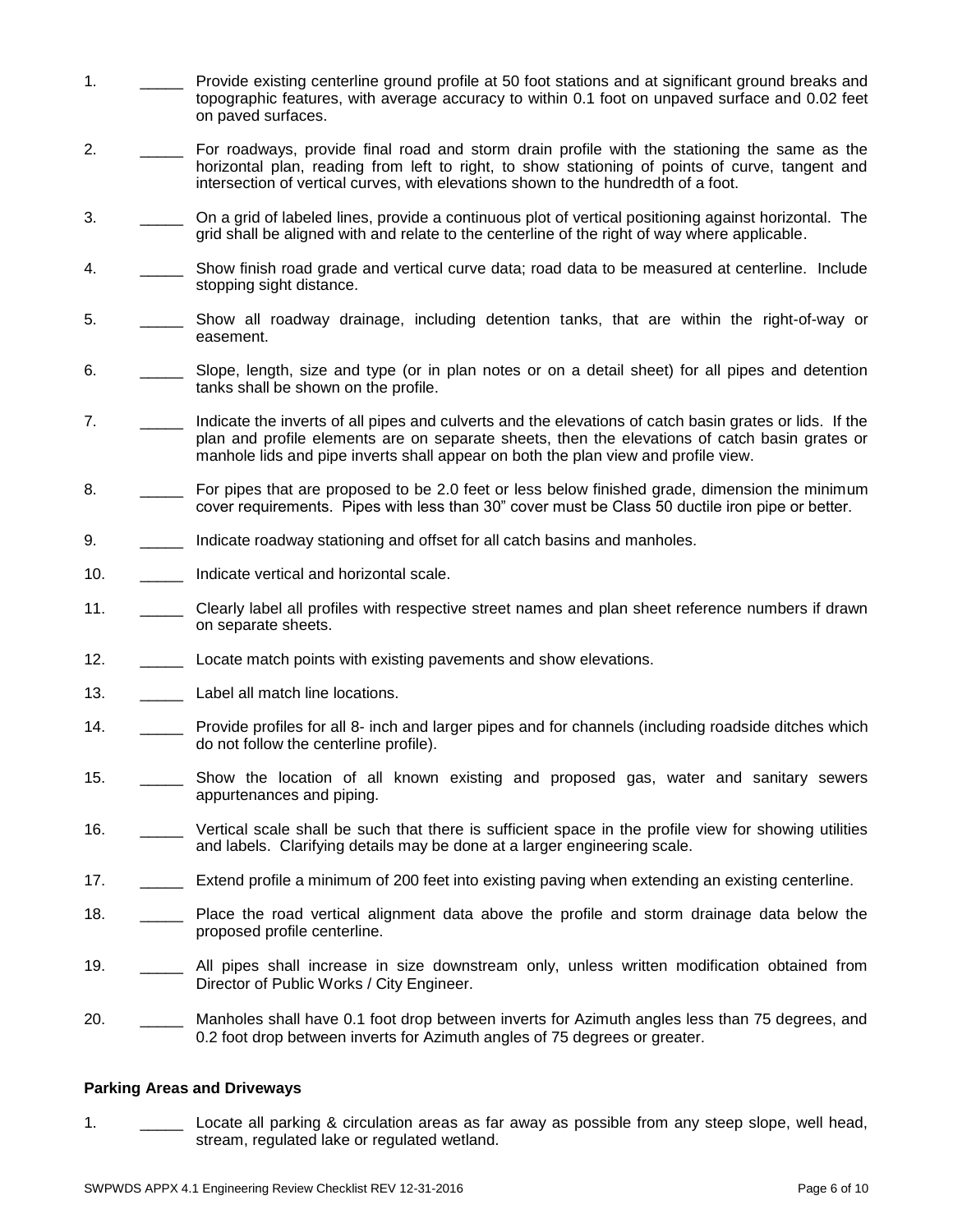- 2. \_\_\_\_\_ Locate parking behind building, if feasible.
- 3. \_\_\_\_\_ Maximum number of compact stalls is 25%.
- 4. **Departure Parking stalls delineated.**
- 5. \_\_\_\_\_ Traffic directions, entrances and exits delineated.
- 6. \_\_\_\_\_ Traffic circulation does not include backing into a street.
- 7. Surface material equal or superior to R/W material.
- 8. **\_\_\_\_\_** Grass pavers allowed for emergency vehicle access and parking. May be considered for permanent circulation.
- 9. Streets can not be used for circulation of traffic within site parking areas.
- 10. \_\_\_\_\_ Maximum driveway width is 30' for two-way traffic with 2 driveway lanes.
- 11. \_\_\_\_\_ Maximum driveway width is 40' for two-way traffic with 3 driveway lanes.
- 12. Maximum driveway width is 22' for one-way traffic.
- 13. \_\_\_\_\_ Zero feet or a minimum 165' separation from centerline of driveway to intersection R/W PI or other driveway centerline.
- 14. \_\_\_\_\_\_\_\_\_ One driveway per 165' of lot frontage.
- 15. \_\_\_\_\_ Parking & driveways have vertical curbing along perimeter unless LID features are incorporated (porous pavements, bioretention, rain gardens, etc.).
- 16. \_\_\_\_\_ Minimum commercial/industrial driveway setback for property line is 9'.

# **Permanent Stormwater Facility Plans**

- 1. \_\_\_\_\_ Provide a scaled drawing of each proposed permanent stormwater facility including tract boundaries.
- 2. \_\_\_\_\_\_\_\_\_\_\_ Show existing and proposed contours at 2 foot intervals.
- 3. \_\_\_\_\_\_\_\_\_\_\_ Show and label maximum design water elevations and water quality elevations, if applicable.
- 4. **\_\_\_\_\_** Dimension all berm widths.
- 5. \_\_\_\_\_ Show and label at least 2 sections through facility. One section must include the restrictor.
- 6. \_\_\_\_\_ Specify soils and compaction requirements of fill sections and berms.
- 7. \_\_\_\_\_\_\_\_\_\_ Show location of access road to control manhole and pond bottom.
- 8. \_\_\_\_\_\_ Provide elevations of all pipe inverts, grates, inlets, tanks, vaults and spot elevations of pond bottom.
- 9. \_\_\_\_\_\_\_\_\_\_ Show location and detail of overflow and emergency spillways.
- 10. \_\_\_\_\_ Provide plan and section view of all energy dissipaters, including rock splash pads. Specify the size of rock and thickness.
- 11. \_\_\_\_\_ Show bollard location on plans. Typically bollards are located at the entrance to drainage facility access roads.

#### **Sewer**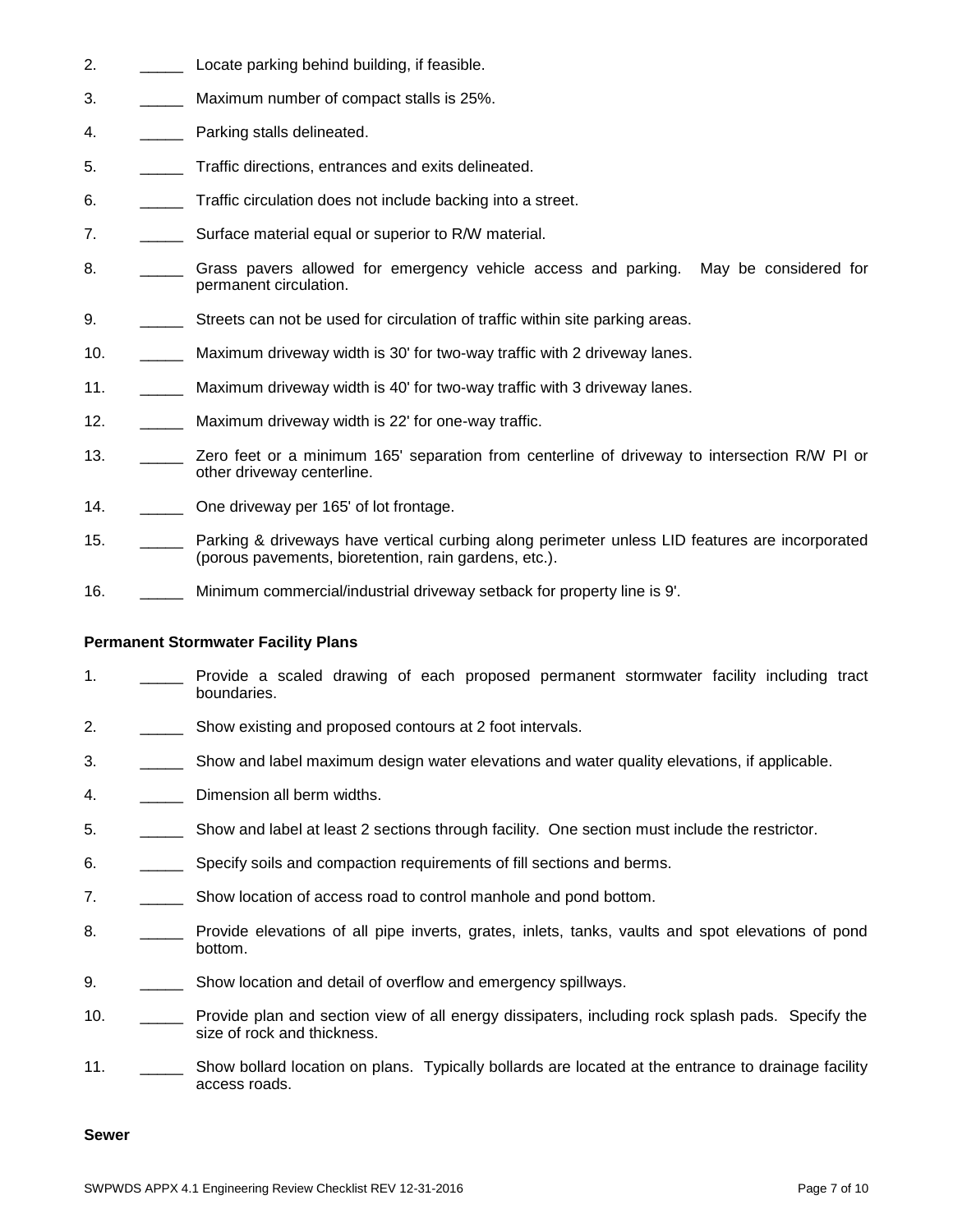- 1. \_\_\_\_\_\_ Side sewers serve to each building unless otherwise approved by Public Works. (1 per lot for every lot that has frontage facing sewer)
- 2. \_\_\_\_\_\_\_\_ Side sewers slopes based on pipe sizes..
- 3.  $\Box$  Side sewer 6"  $\emptyset$  within the right of way to 6"  $\emptyset$  cleanout at property / ROW / Easement line.
- 4. Cleanouts at bends 1/8 (45°) or greater, at ROW line, and every 100 feet.
- 5.  $\Box$  Side sewer 8"  $\varnothing$  or greater with manholes at angle points. (Only if prior approval for private sewer is granted by Public Works Department.)
- 6. \_\_\_\_\_\_\_\_\_ Manhole spacing 350' max.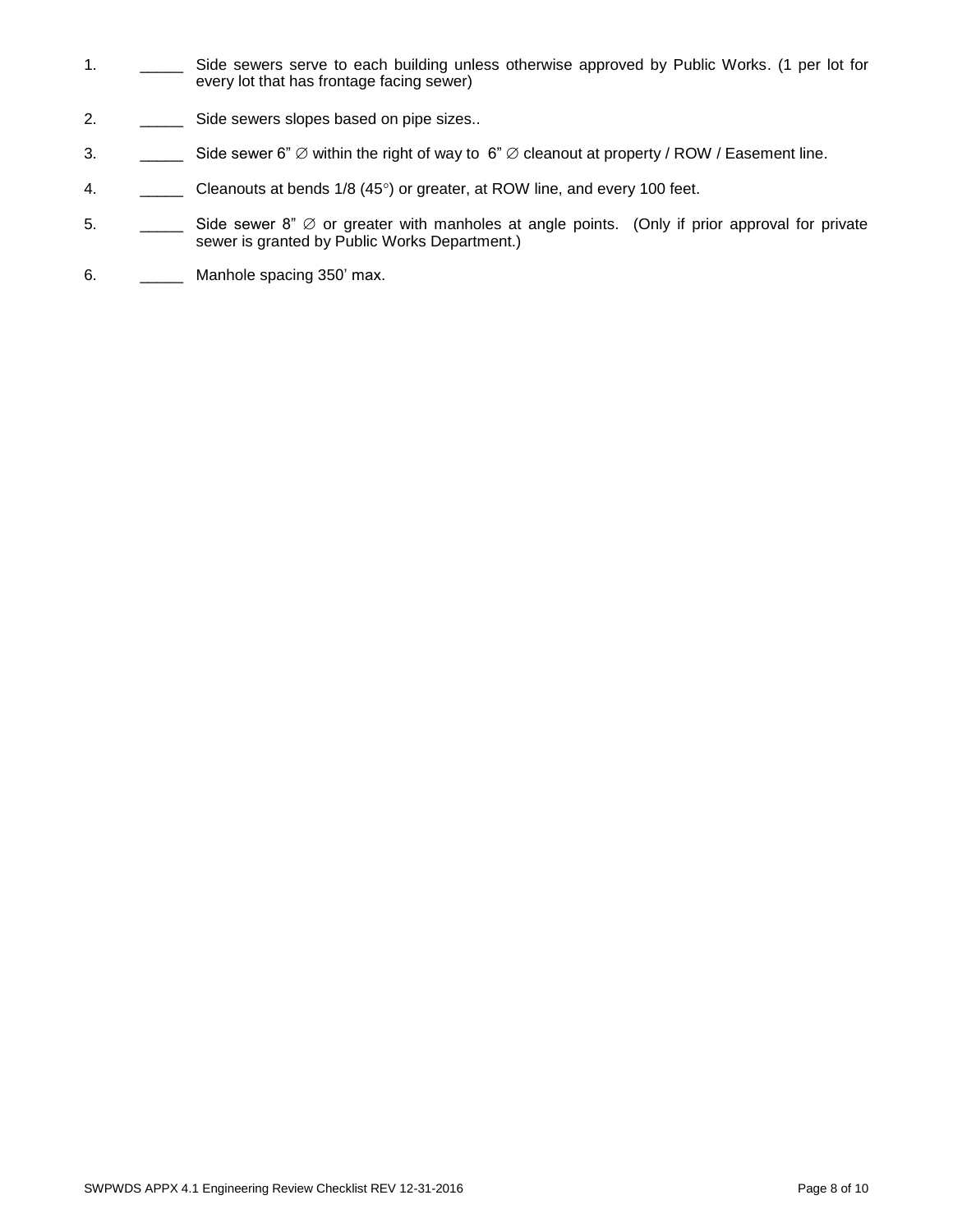# **EROSION/SEDIMENTATION CONTROL PLAN**

# **General**

- 1. \_\_\_\_\_ Use the same Engineering Plan information as the base for the erosion/sedimentation control plan.
- 2. \_\_\_\_\_ Show all limits of clearing for flagging in the field.
- 3. \_\_\_\_\_ Provide perimeter control of runoff on all necessary property boundaries.
- 4. \_\_\_\_\_ Locate the construction entrance and detail. Specify length, width, thickness and rock size of the entrance.
- 5. \_\_\_\_\_ Identify drainage features such as streams, wetlands, roads, bogs, depressions, springs, seeps, swales, ditches, existing pipes and seasonal water locations.
- 6. \_\_\_\_\_\_\_\_\_\_ Specify the construction sequence.
- 7. \_\_\_\_\_ Identify all utility corridor locations other than roadways, associated clearing limits and erosion/sedimentation control measures for all on-site utility construction.
- 8. **Example 20 Provide erosion/sedimentation control plan standard notes and details.**
- 9. \_\_\_\_\_\_ Provide off-site, downstream CB protection and detail. Filter fabric placed over or under grate is not an acceptable alternative.
- 10. \_\_\_\_\_ Provide on-site, interim CB protection and details. Filter fabric placed over or under grate is not an acceptable alternative.
- 11. \_\_\_\_\_\_\_\_\_\_ Specify areas to receive special treatment such as jute netting, rock lining or sod.
- 12. \_\_\_\_\_\_\_\_ Show clearing limits around significant trees to remain. Limits shall be no closer than the drip line of the trees and shall be designated by a temporary five-foot chain link fence or a line of five-foot high, orange colored 2"x4" stakes placed no more than ten feet apart connected by highly visible surveyor's ribbon. (Coordinate with Planner for confirmation on which trees are to be saved and the landscape plan reflects same.)
- 13. \_\_\_\_\_\_\_\_ Show orange construction fence placed around all sensitive areas, native growth protection areas, and any other areas where construction traffic is prohibited. A minimum 8" strip of orange construction fencing may be added to the top of silt fence where the two are used in conjunction with one another. Include details.

# **Conveyance**

- 1. \_\_\_\_\_ Show all drainage pipes and ditches associated with erosion/sedimentation control.
- 2. \_\_\_\_\_ Provide all temporary pipe lengths, inverts and slopes and minimum pipe cover if less than twofeet.
- 3. \_\_\_\_\_ Show grades, dimensions, locations and direction of flow in all ditches and swales. Sufficient dimensioning shall be provided to eliminate the need for scaling a drawing.
- 4. \_\_\_\_\_ Provide details of bypassing off-site runoff around the clearing limits/disturbed areas and sediment pond/trap.
- 5. \_\_\_\_\_ Indicate locations and outlets of dewatering systems.

# **Sedimentation Facilities**

1. \_\_\_\_\_ Show the locations of sediment trap/ponds and all associated pipes and structures.